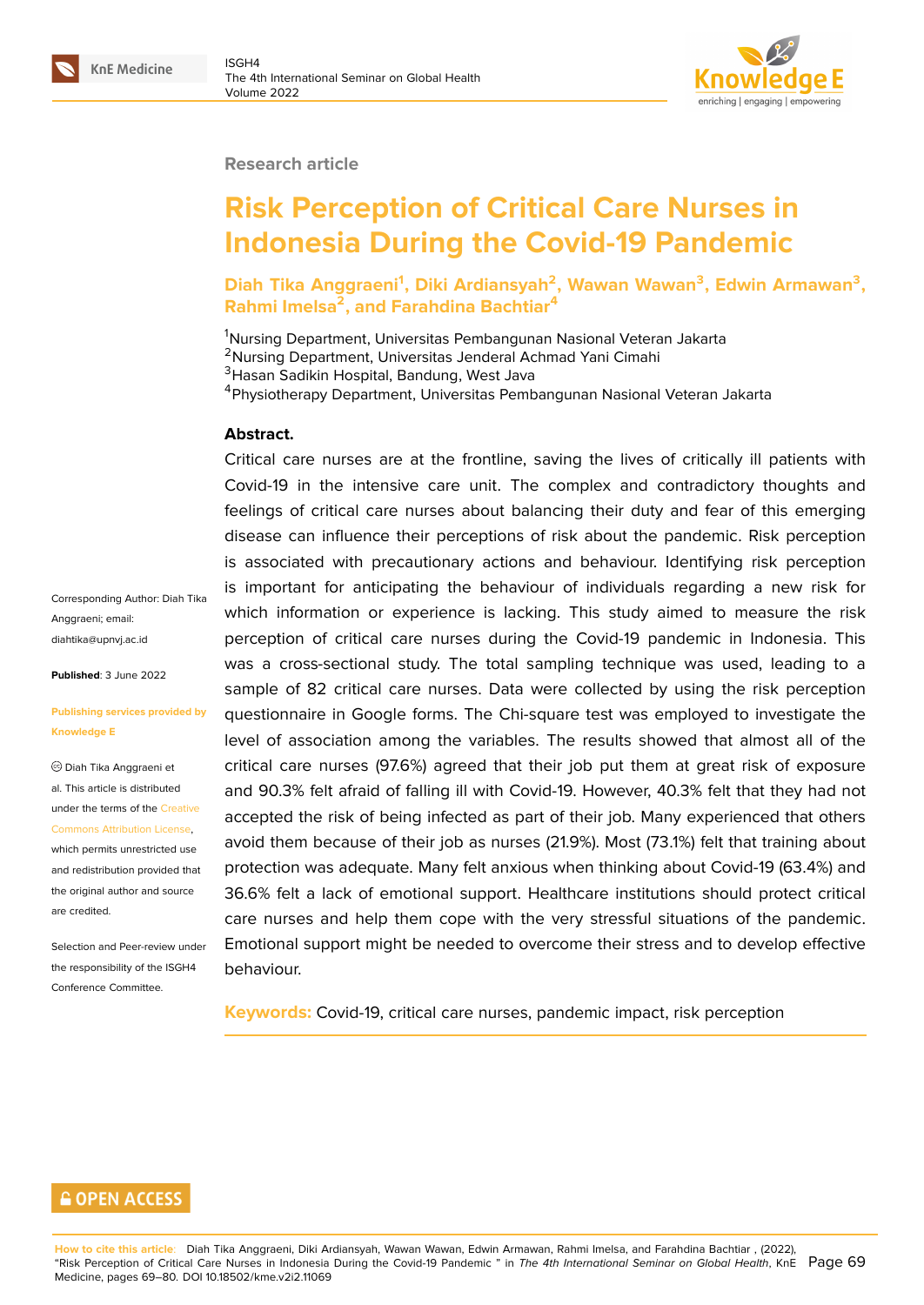# **1. Introduction**

The covid-19 pandemic which began in Indonesia in March 2020, has caused various impacts on various aspects[1]. Based on data from the Covid-19 task force on September 12, 2021, the number of Indonesians who were confirmed positive was 4.16 million with a death rate of 138,889 cases[2]. Symptoms of covid patients such as cough, fever, headache, and short[ne](#page-9-0)ss of breath can get worse with the presence of comorbid diseases such as hypertension, diabetes mellitus, cardiovascular, and other respiratory diseases [2][3] . Phua, et al [3] state[d](#page-10-0) that 10-15% of COVID-19 cases had worsened conditions and 15-20% of these severe cases required treatment in the Intensive Care Unit (ICU).

Healthc[ar](#page-10-0)[e w](#page-10-1)orkers, espec[ia](#page-10-1)lly nurses were at the frontline saving lives while endangering their own[4]. Nurses are one of the health workers who provide the most care for COVID-19 patients. Therefore, there is a high risk of being exposed to the virus with a 5-125 higher probability of death compared to the doctors[5][6]. Shen, et al [7] added that nurses who [w](#page-10-2)ork in the ICU have a larger workload than other wards. It is due to the patients treated in the ICU require advanced life support, such as Continuous Renal Replacement Therapy (CRRT), Extracorporeal Membr[an](#page-10-3)[e](#page-10-4) Oxygenation [\(](#page-10-5)ECMO), and ventilation assistance in the pronation position[8].

Despite being hailed as heroes for their courage in facing a deadly infectious disease for which there was no known effective and specific treatment, there was still develop social stigmatization. Saptarini, et al [9] showed that [21](#page-10-6).7% healthcare workers in Indonesia agreed that community member ostracizes healthcare workers. Healthcare workers had complex and contradictory thoughts and feelings about balancing their positions as healthcare professionals and fa[mi](#page-10-7)ly members, feeling professional obligation and fear of this emerging disease and guilt about potentially exposing the virus to their families[10].

The pervious study showed that healthcare workers who worked in high risk and high-intensity work settings tended to be lower psychological influence because of high resilien[ce](#page-10-8) gained from the experience [11]. However, anxiety is one of the perceptions of stress in the initial conditions of the outbreak that may affect the work of critical care nurses. This condition can occur even though the perception of the use of preventive equipment is generally effective.

Consequently, learning about perceptions that include personal risk and coping, family and society, preventive measure, and stress as well as factors related to nurses' perceptions of objective risk factors is important lessons for dealing with the possibility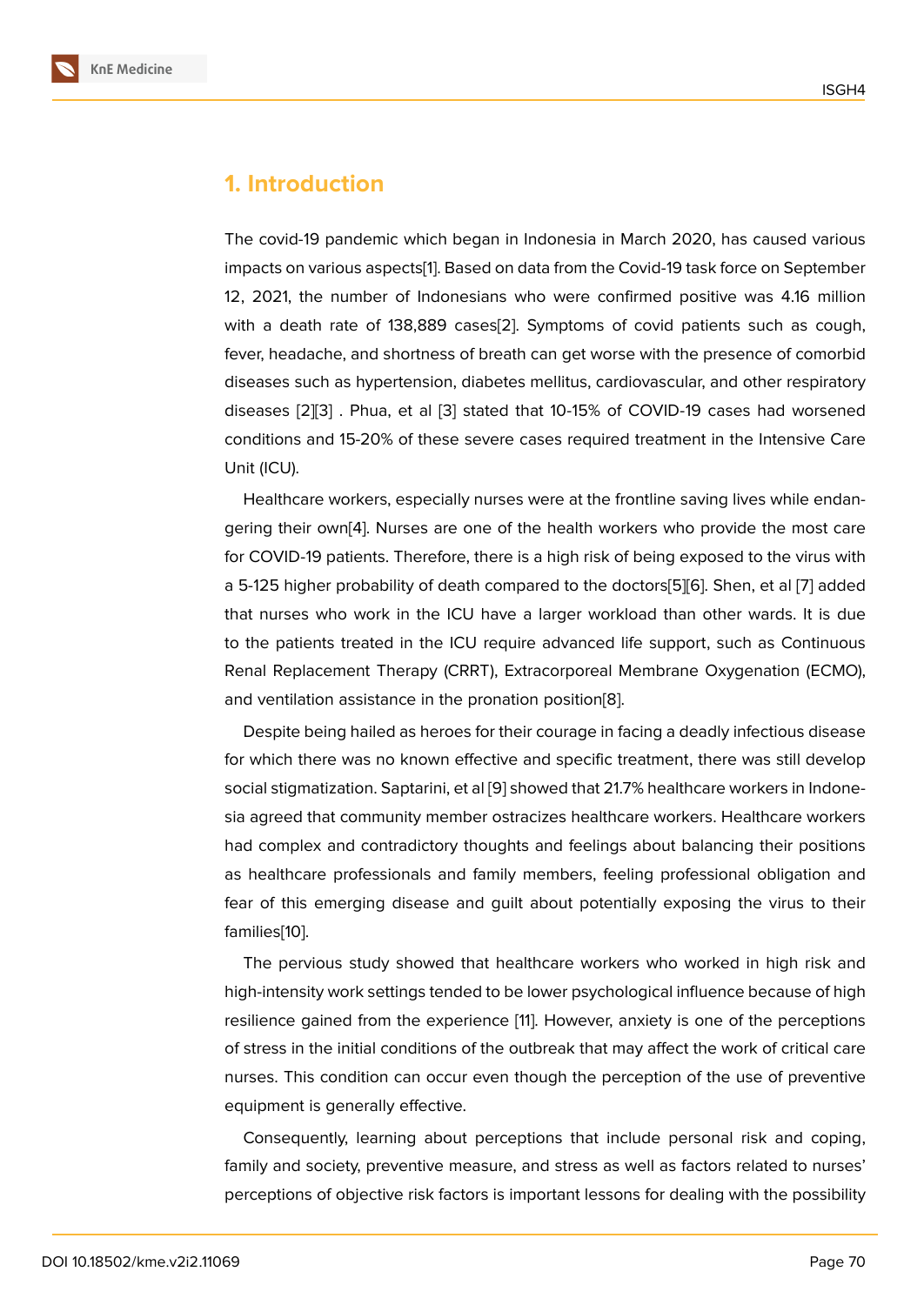of the future pandemic[4]. Therefore, we measured the risk perception of critical care nurses during covid-19 pandemics in Indonesia.

# **2. Methods**

### **2.1. Study design**

This study design is a survey method with a cross-sectional approach. The study was conducted in central hospital, West java from November to December 2020.

#### **2.2. Sample**

A total sampling was used. The inclusion criteria was nurses working in the ICU for Covid-19 patients, which resulted in 82 respondents to be involved in this study.

#### **2.3. Instruments**

The questionnaire was composed of 3 parts: (1) demographic data, including gender, age, length of working experiences, education level, and marital status; (2) 42 questions comprising single choice and multiple choices question about the perception of the Covid-19 pandemic. This risk perception questionnaire is modified from risk perception questionnaire of SARS outbreaks by Koh (2005) [4].

The responses were recorded on a 6-Likert scale (1: strongly disagree, 6: strongly agree) with a score of 1 to 3 indicates of negative response, whereas 4 to 6 was a positive response.

## **2.4. Data collection procedure**

Before collecting the data, the researcher conducted ethical approval from Ethics Committee of Central hostipal in West Java on October 27, 2020 number LB.02.01/X.6.5/317/2020.

The researcher applied for a research permit to the central hospital in West Java. After getting approval, the researcher coordinated with the head of the ICU for Covid-19. Data were collected by using a questionnaire in the form of google which had previously been explained to the respondents about the informed consent of the of this study.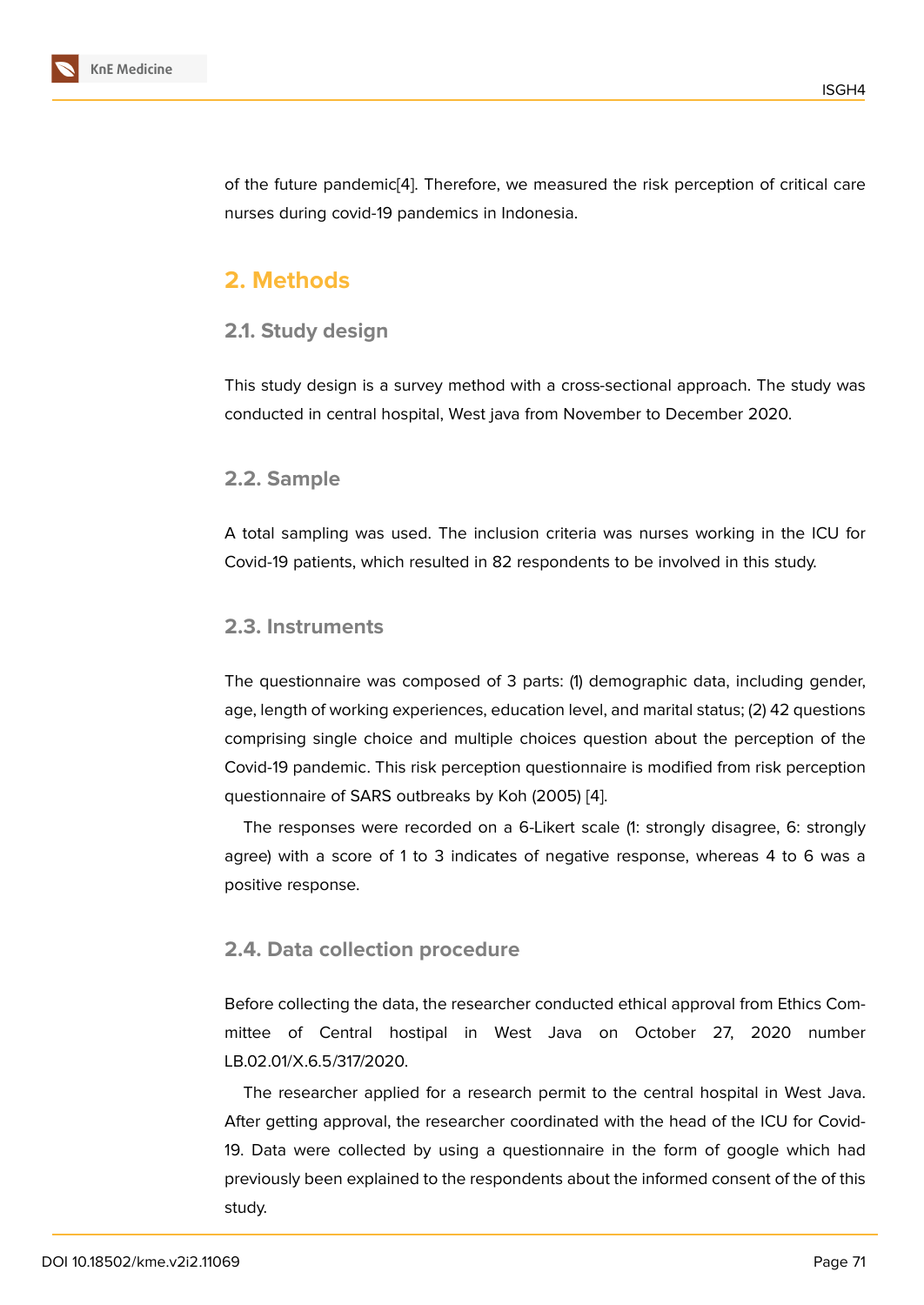



The data were analyzed using IBM SPSS 25 statistics. Descriptive analysis was applied to calculate the frequencies and proportions. The Chi-square test was employed to investigate the level of association among variables. A *p-*value of less than 0.05 was considered statistically significant.

# **3. Results**

## **3.1. Characteristics**

A total of 82 valid questionnaires were analyzed. The data showed that the majority of respondents were women (56.1%) with the age ranged 26-35 years (51.2%). The majority of respondents have been working for 5-10 years (35.4%) with level of education is a diploma degree (62.2%). A total of 90.2% were married **(Table 1)**.

| <b>Characteristics</b>       | $n=82$ |      |  |
|------------------------------|--------|------|--|
|                              | f      | %    |  |
| Gender                       |        |      |  |
| Male                         | 36     | 43.9 |  |
| Female                       | 46     | 56.1 |  |
| Age                          |        |      |  |
| 17-25 years                  | 3      | 3.7  |  |
| 26-35 years                  | 42     | 51.2 |  |
| 36-45 years                  | 36     | 43.9 |  |
| 46-65 years                  | 1      | 1.2  |  |
| Length of working experience |        |      |  |
| $< 5$ years                  | 15     | 18.3 |  |
| $5 - 10$ years               | 29     | 35.4 |  |
| $11-15$ years                | 20     | 24.4 |  |
| >15 years                    | 18     | 22   |  |
| <b>Education level</b>       |        |      |  |
| Diploma                      | 51     | 62.2 |  |
| <b>Bachelor</b>              | 30     | 36.6 |  |
| <b>Master</b>                | 1      | 1.2  |  |
| <b>Marriage</b>              |        |      |  |
| <b>Unmarried/Divorce</b>     | 8      | 9.8  |  |
| Married                      | 74     | 90.2 |  |

Table 1: Characteristics of the studied sample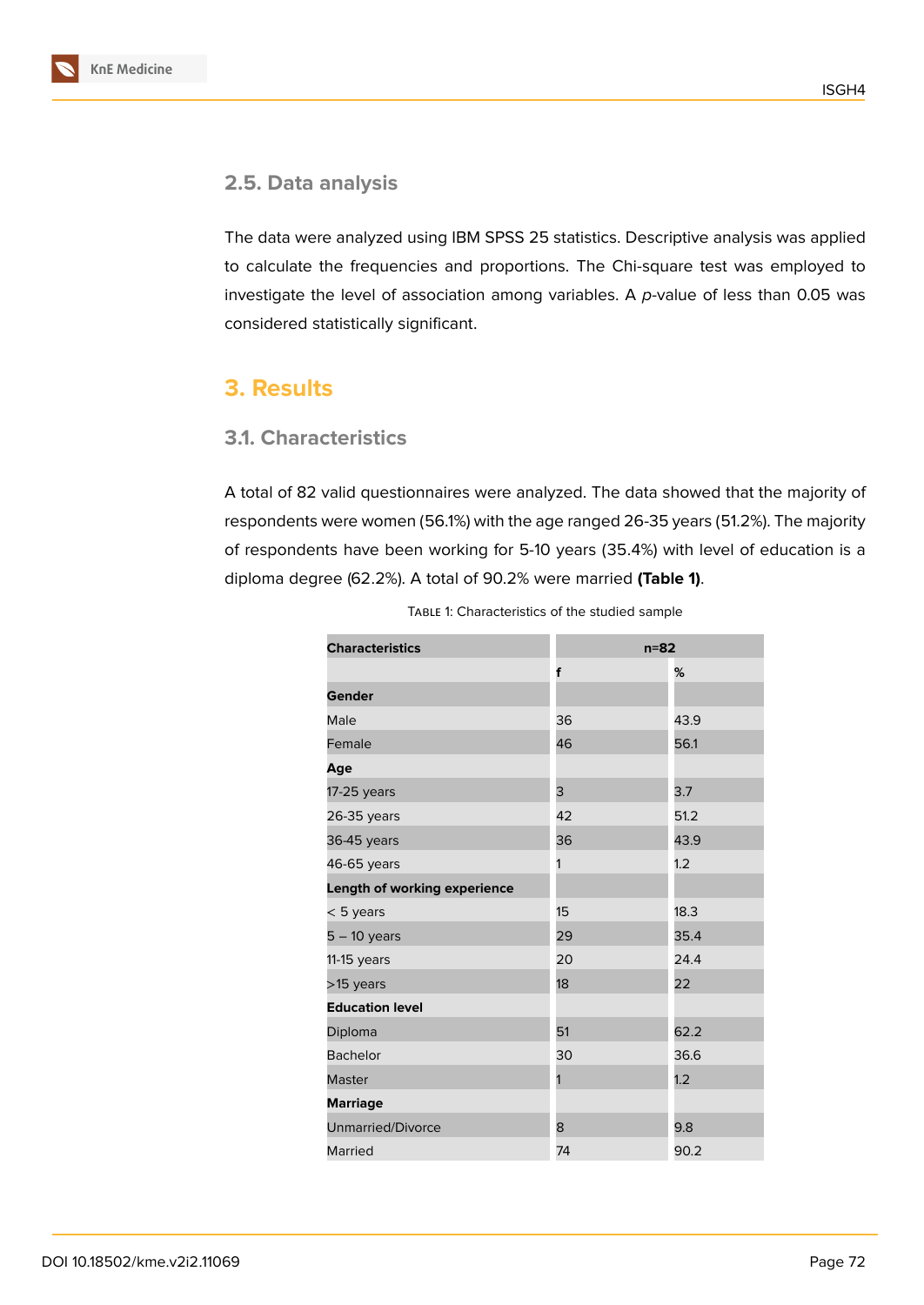

# **3.2. Personal Risk Perception and Coping**

The majority of the respondent (97.6%) agreed that "my jobs put me at great risk exposure to covid-19". Approximately 32.9% of critical care nurses reported "most likely at risk of getting Covid-19" from their patients, and 31.7% getting from close contact with patients, colleagues, the air, object, and surface in the ICU. A total of 90.3 % felt afraid of falling ill with Covid-19, and 22% agreed to resign from working in the intensive care unit of Covid-19 patients. A total of 29.2% of respondents, said that "resigning from ICU covid is acceptable because of their fear". A total of 59.8% felt have little control to get infected with Covid-19 whereas 17% of respondents felt that "I shouldn't be looking after patients with Covid-19". Surprisingly, 40.3% felt that they have not accepted the risk of being infected with Covid-19 as part of their job.

Based on Chi-square test **(Table 2)**, showed that characteristics of respondents including gender, age, length of working experience, education level, and marital status were not significantly associated with the perception of personal risk and coping especially about afraid of falling ill with Covid-19, resign work from ICU covid, felt little control getting infection & accept the risk (*p*-value>0.05).

|                                          |                                          | p-value                                 |                                                            |                                                    |
|------------------------------------------|------------------------------------------|-----------------------------------------|------------------------------------------------------------|----------------------------------------------------|
| <b>Characteristics</b>                   | `Afraid of falling<br>ill with Covid-19" | ``Resign<br>work ``I<br>from ICU Covid" | have<br>control<br>to<br>with 19"<br>infected<br>covid-19" | little "I accept the risk<br>get of getting covid- |
| Gender                                   | 0.125                                    | 0.259                                   | 0.493                                                      | 0.816                                              |
| Age                                      | 0.853                                    | 0.50                                    | 0.273                                                      | 0.155                                              |
| working 0.087<br>Length of<br>experience |                                          | 0.452                                   | 0.324                                                      | 0.585                                              |
| <b>Education level</b>                   | 0.847                                    | 0.374                                   | 0.158                                                      | 0.323                                              |
| Marriage                                 | 0.363                                    | 0.114                                   | 0.868                                                      | 0.117                                              |

Table 2: Relationship of perception of personal risk & Coping.

## **3.3. Family and Society**

A total of 47.6% of respondents reported that "most concerned about spreading Covid-19" to their family members and close friend, while 11% to work colleagues. Most (79.3%) agreed that "people close to me are worried for my health", and 68.5 % "people close to me are worried they might get infected through me". In **Table 3**, we showed that age, length of working experience, and marriage were associated with critical care nurses'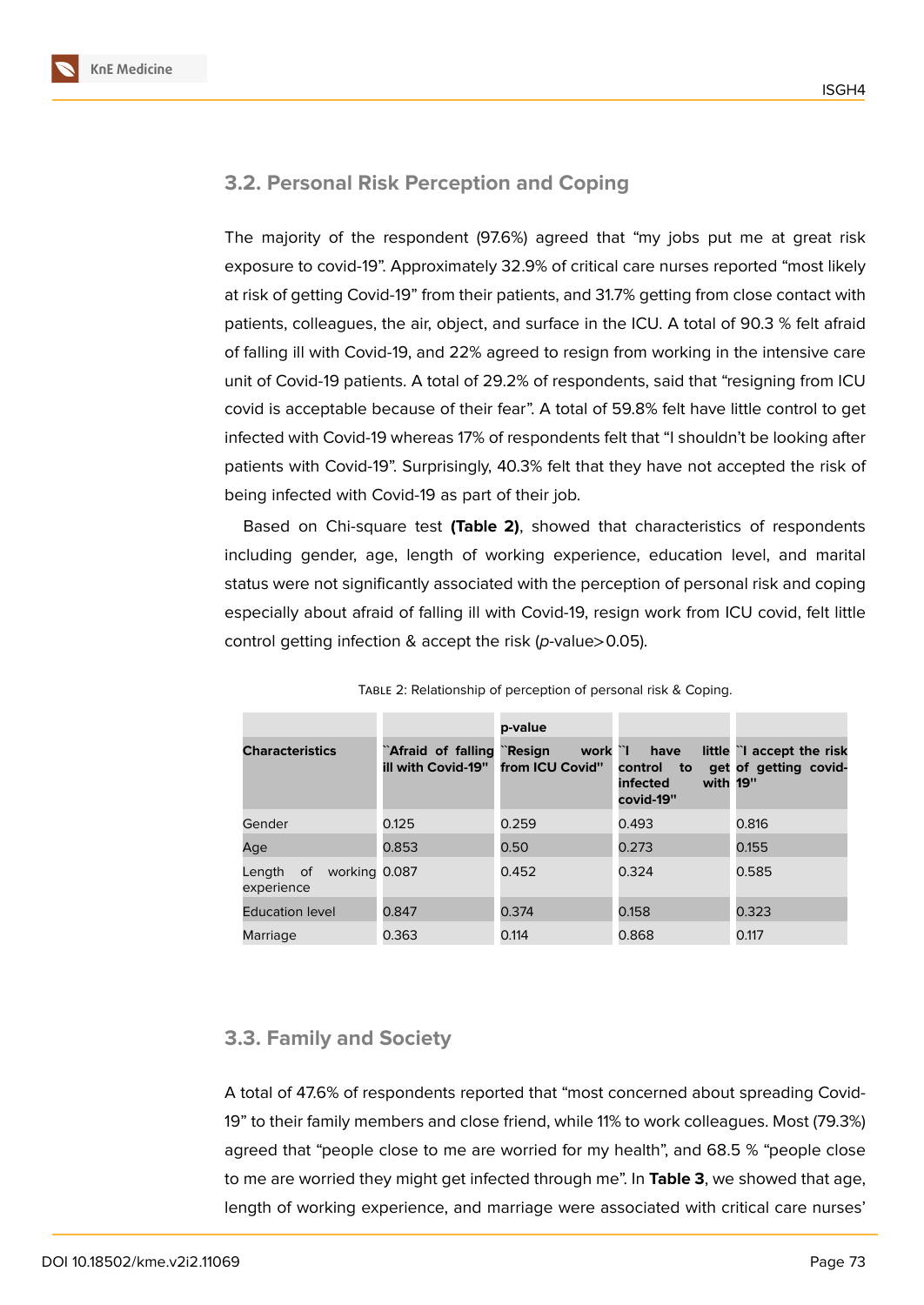

perception of family' worries. A total of 23.2% felt that "people avoid me because of my job", whereas 21.9% agreed that "people avoid my family because of my job as nurses".

| <b>Characteristics</b>                   | for my health" | p-value<br>they might get<br>infected through<br>me" | "people close to "people close to "people avoid me "people avoid my<br>me are worried me are worried because of my job family because of | my job as nurses" |
|------------------------------------------|----------------|------------------------------------------------------|------------------------------------------------------------------------------------------------------------------------------------------|-------------------|
| Gender                                   | 0.435          | 0.448                                                | 0.686                                                                                                                                    | 0.958             |
| Age                                      | $0.000*$       | $0.004*$                                             | 0.253                                                                                                                                    | 0.750             |
| working 0.563<br>Length of<br>experience |                | $0.013*$                                             | 0.888                                                                                                                                    | 0.966             |
| <b>Education level</b>                   | 0.279          | 0.33                                                 | 0.808                                                                                                                                    | 0.659             |
| Marriage                                 | 0.292          | $0.006*$                                             | 0.091                                                                                                                                    | 0.826             |

Table 3: Relationship of perception of Family & Society.

# **3.4. Preventive Measures**

The preventive measures showed that 97.6% felt that the personal protective was "effective" at ICU Covid-19, but 26.9% said that training about protective was not adequate yet. A total of 90.2% agreed that institutional have clear policies and protocols for everyone to follow. However, 12.2% of respondents felt they "have difficulty following the protocol". Based on **Table 4**, the education level of critical care nurses was significantly associated with clear protocol and policies, whereas the difficulties to following the protocol was significantly relationship with age.

|                                          |                                          | p-value               |                                                                    |
|------------------------------------------|------------------------------------------|-----------------------|--------------------------------------------------------------------|
| <b>Characteristics</b>                   | "PPE are generally "Clear"<br>effective" | policies<br>protocol" | & ``l had little difficulty<br>adhering<br>the<br>in.<br>protocol" |
| Gender                                   | 0.860                                    | 0.701                 | 0.791                                                              |
| Age                                      | 0.990                                    | 0.195                 | $0.009*$                                                           |
| working 0.692<br>Length of<br>experience |                                          | 0.410                 | 0.800                                                              |
| <b>Education level</b>                   | 0.169                                    | $0.005*$              | 0.825                                                              |
| Marriage                                 | 0.638                                    | 0.783                 | 0.267                                                              |

Table 4: Relationship of perception of Preventive measures.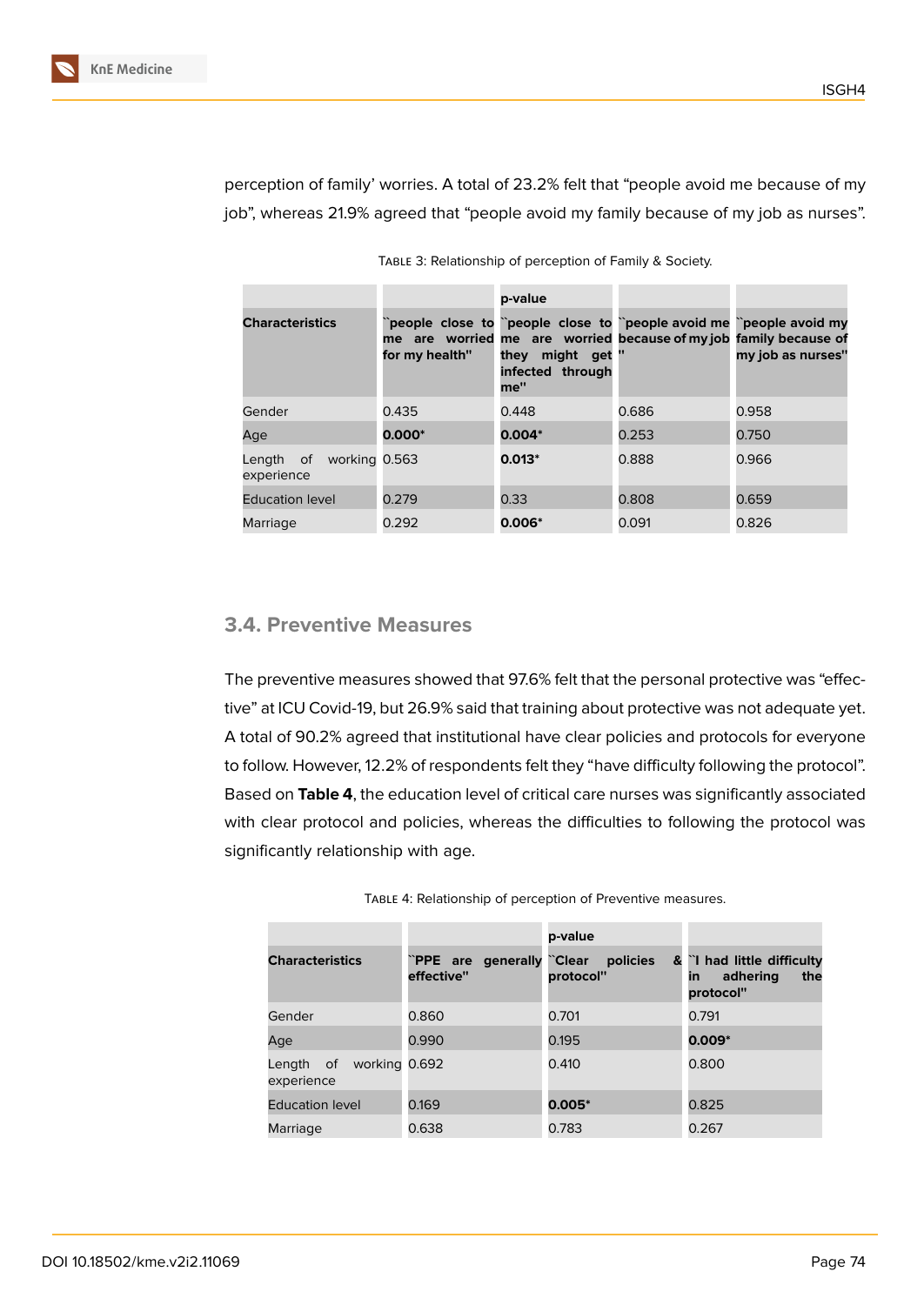## **3.5. Stress**

The majority of respondents (63.4%) felt anxiety thinking of the covid-19 pandemic, whereas 56.1% felt very tense thinking of covid-19 and approximately 2/3 all respondents (64.6%) felt worried about the possibility of another outbreak. A total of 36.6% felt that lack of emotional support (counselling). All respondents (100%) agreed that sources of anxiety are Covid-19 can cause death/severe illness and there is no specific treatment for Covid-19 yet. In **Table 5**, the availability of emotional support was significantly associated with the age and marital status of critical care nurses, whereas feeling tense has associated with gender. A total of 77.8% critical care nurses which age >25 years agreed that they felt the availability of emotional support, moreover 67.6% respondent who married felt the same condition.

|                                          |                                                                    | p-value  |                                     |
|------------------------------------------|--------------------------------------------------------------------|----------|-------------------------------------|
| <b>Characteristics</b>                   | "I feel anxiety think- "I feel very tense"<br>ing of the covid-19" |          | `Emotional support is<br>available" |
| Gender                                   | 0.77                                                               | $0.020*$ | 0.361                               |
| Age                                      | 0.460                                                              | 0.338    | $0.016*$                            |
| working 0.437<br>Length of<br>experience |                                                                    | 0.251    | 0.422                               |
| <b>Education level</b>                   | 0.052                                                              | 0.065    | 0.347                               |
| Marriage                                 | 0.137                                                              | 0.060    | $0.018*$                            |

|  | TABLE 5: Relationship of perception of Stress. |  |  |
|--|------------------------------------------------|--|--|
|  |                                                |  |  |

# **4. Discussion**

#### **4.1. Personal perception and coping**

It is not surprising that the majority of critical care nurses perceived at great risk exposure to covid-19. It might be caused by our study was conducted at a time when Covid-19 cases in Indonesia continued to increase by 457.735 new cases per day, which was the highest daily case record since the first case of the coronavirus was identified in Indonesia in March 2020[2]. Moreover, there was no COVID-19 vaccine yet and the effective treatment for Covid patients is still being developed [3][11].

These results are in line with the Koh's[4] study which showed that approximately 70% of health workers acc[ep](#page-10-0)ted the risk during the SARS outbreak. It might be caused by professional ethos exist among the Indonesian critical care [nu](#page-10-1)[rs](#page-10-9)es. Wise [12] declare that healthcare workers were aware of th[e](#page-10-2) potential for contagion, indicating that if they became infected, they would be likely to pass it to someone else. Nevertheless,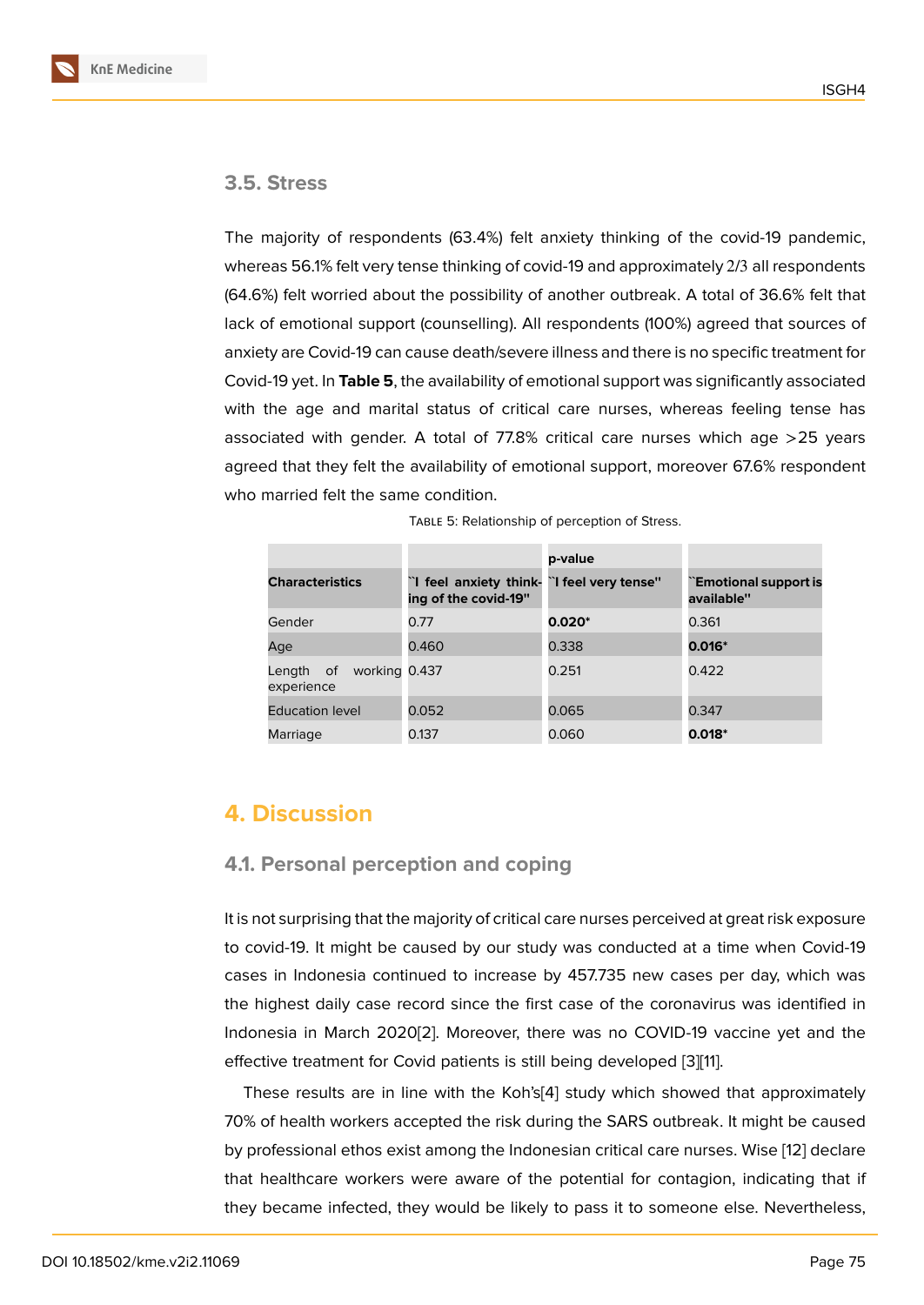some of the respondents (more than 40%) in our study have not accepted the risk of being infected with covid-19 as part of their job. Slovic [13] & Ferrer et al [14] said that perceptions about accepted the risk were often influenced by the frequency with which a threat is presented in media exposure. The risk perception is a function of objective risk factors such as hazardous working conditions and t[he](#page-10-10) probability of c[ontr](#page-10-11)acting an occupational illness. Personal characteristics and household structure also affect the risk perception[15,16].

Moreover, risk perceptions are also reliably influenced by contextual factors, such as looming threats become more immediate, the risk perceptions tend to become pessimistic. Our study showed that the characteristics including gender, age, length of work, education level, and marital status were not significantly associated with the perception of personal risk and coping. It might be caused by many factors that can affect the risk perception formation process, including information, personal experience, the salience of available examples, and affective factors [14].

#### **4.2. Family and Society**

Facing the covid-19 pandemic, critical care nurses tore between duty of care and worry about inadvertently endangering family members and loved ones[4]. Our study showed that the majority of respondents agreed that their family worried about their health and might get infected through them. Moreover, almost ¼ of respondents agreed that people avoid them and family members because of the job as nurses, [e](#page-10-2)specially in ICU for Covid-19. Based on the report of CNN Indonesia, In April 2020, there has been a refusal of the bodies of nurses infected with COVID-19 to be buried in public cemeteries. Even though the nurse had struggled during the pandemic by treating COVID-19 patients [17]. Fortunately, the government was able to counter prejudice through effective social media. Wide media highlighting the dedication and courage of healthcare workers facing the covid-19 pandemic.

#### **4.3. Preventive Measures**

The Covid-19 pandemic has reached unprecedented magnitude worldwide with the rapid transmission. Ensuring the safety of critical care nurses who care for covid-19 patients in the ICU is not only crucial in protecting them against the virus, but also in preventing the transmission of the virus [18]. It had brought challenges with the hospital in Indonesia were ill-equipped to deal with. Nevertheless, any imperfections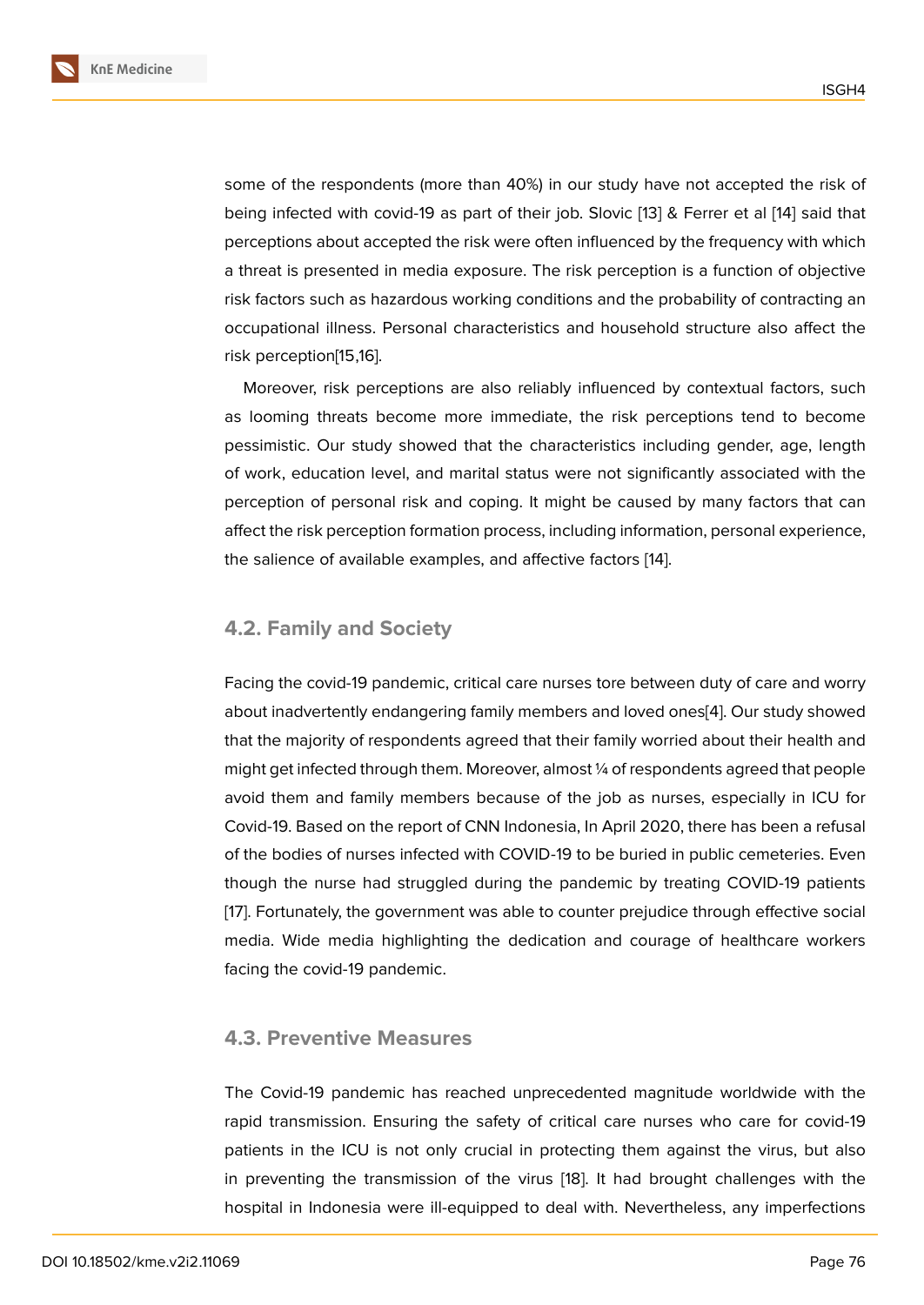using personal protective equipment, it is gratifying to note that the majority of critical nurses felt that the preventive measure taken was generally effective. Furthermore, the respondents agreed that the institution has clear policies and protocols for everyone to follow. The personal protective measures implemented during the covid-19 pandemic by critical care nurses in this study include hazmat, boot, gown, google, gloves, and N-95 mask. Belief in the effectiveness of the personal protective equipment and the training about proper use boosted the confidence of nurses[4]. Zafar, et al [19] declare that educational interventions to protect nurses from infectious disease are essential. Barati, et al [18] added that increasing the perceived efficacy of protective behaviors against covid-19 by nurses is recommended as an education[al](#page-10-2) priority.

#### **4.4. Stress**

The results of this study are in line with Setiawati's study [20] which showed that 33%healthcare workers in Indonesia felt anxiety. Poon [21] showed that during the Severe Acute Respiratory Syndrome (SARS) outbreak in China, health workers working in the SARS patient care unit had higher anxiety than healthc[are](#page-11-0) workers who did not make contact with SARS patients. A study showed that a[nx](#page-11-1)iety in healthcare workers needs to get treatment because it can increase the risk of adverse events, such as work accidents, medical errors, and traffic accidents as much as 63%[22]. Despite, Maunder, et al [23] showed that healthcare workers who worked in high risk and high-intensity work settings tended to be lower psychological influenced by the high resilience gained from longer work experience, our study showed that the majorit[y \(6](#page-11-2)3.4%) of critical care nurse[s fe](#page-11-3)lt anxiety, moreover a half of respondent felt very tense thinking of covid-19. Furthermore, this study showed that length of work experience did not have association with perception of anxiety. It might happen because all respondents (100%) agreed that sources of anxiety are Covid-19 can cause death/severe illness. Paolo [24] mentioned that anxiety and worry have a strong motivational influence on a person's behavior. Anxiety can also increase attention to concrete experiential cues while inhibiting verbal or conceptual information processing[25].

Setiawati [20] also declare the psychological condition of healthcare workers especially for critical care nurses as forefront in dealing with severe covid-19 patient was needed, such as vent corner facility [in](#page-11-4) the hospital to maintain mental health to get psychologic[al a](#page-11-0)ssistance and treatment as needed. This is following the results of this study that more than 1/3 respondents felt that they have lack of emotional support (counseling) during the pandemic. With strong emotional support when an outbreak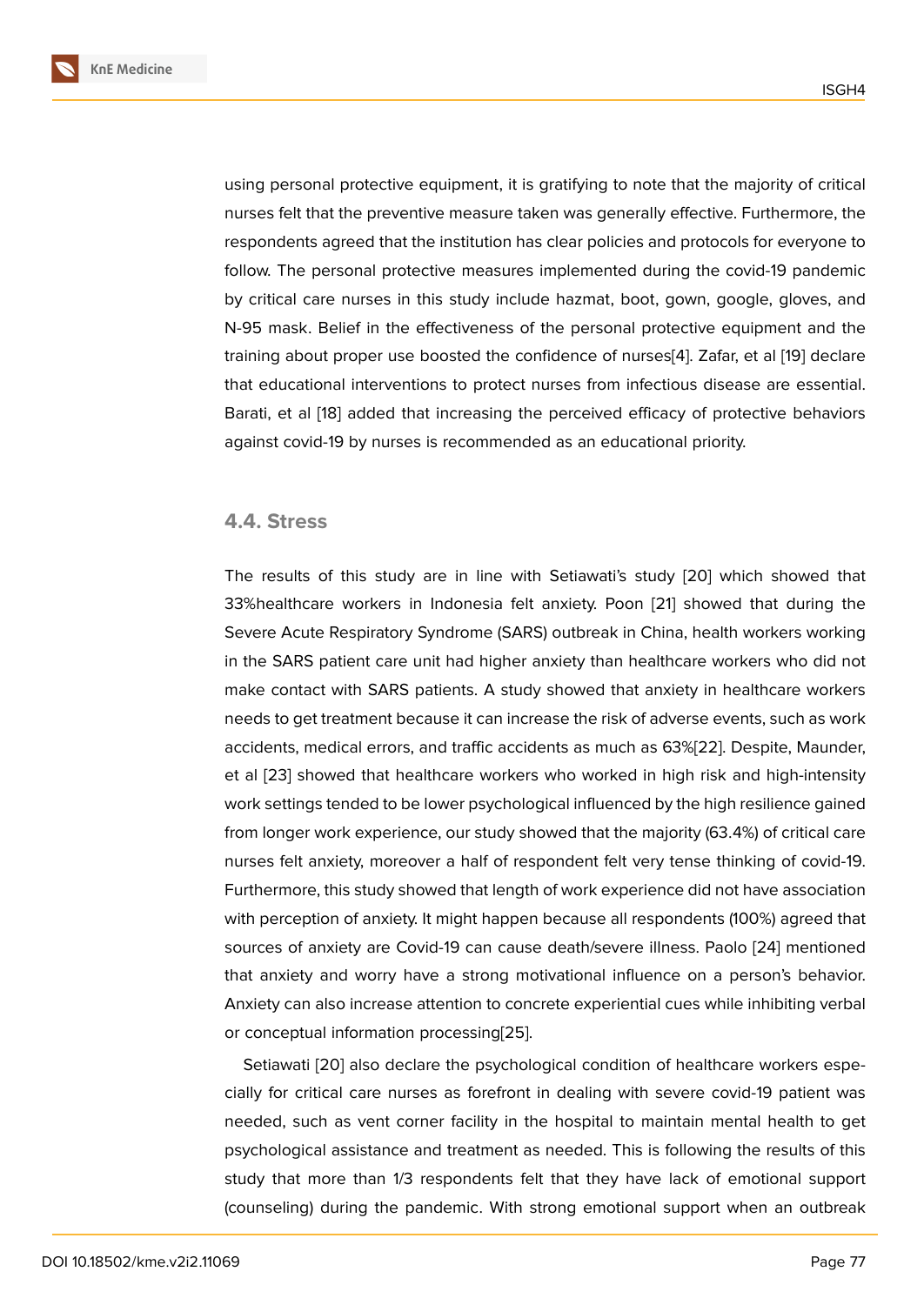

occurs, it is hoped that the perception of nurses' risk of stress can be overcome and effective behavior can be formed. Brewer, et al [26] said that the perception of risk has a positive relationship with behavior.

### **4.5. Limitations**

The risk perception of critical care nurses in the era of the covid-19 pandemic is certainly related to many independent factors, but in this study, it was only related to some factors. In further studies, provide more factors might be needed to investigate because risk perception can influence behavior. Furthermore, a study about nurses' risk perceptions with the time series period of covid-19 might be an interesting topic, especially after the vaccination program has been promoted. But apart from that, the results of this study can be used as a basis for future research.

# **5. Conclusion**

The lesson learns we conclude for future outbreaks is critical care nurses are one of the core healthcare workers who facing severe covid-19 patients. Besides the professional ethos that exists of the critical care nurses to care for critically ill patients with covid-19, the worries about inadvertently endangering family and got infected with coronavirus could emerge. Hence, healthcare institutions should protect them and help critical care nurses cope with very stressful situation during the pandemic. Emotional support might be needed to overcome their stress and to develop effective behavior. The authors thank the critical care nurse' courage and dedication in caring for the Covid-19 patients in the ICU.

# **Acknowledgment**

The author express the deepest gratitude to all respondent who sincerely want to be involved in this research.

# **References**

<span id="page-9-0"></span>[1] Giusti EM, Pedroli E, D'Aniello et al. The psychological impact of the COVID-19 outbreak on health professionals: a cross-sectional study. Frontiers in Psychology. 2020 Jul 10;11:1684..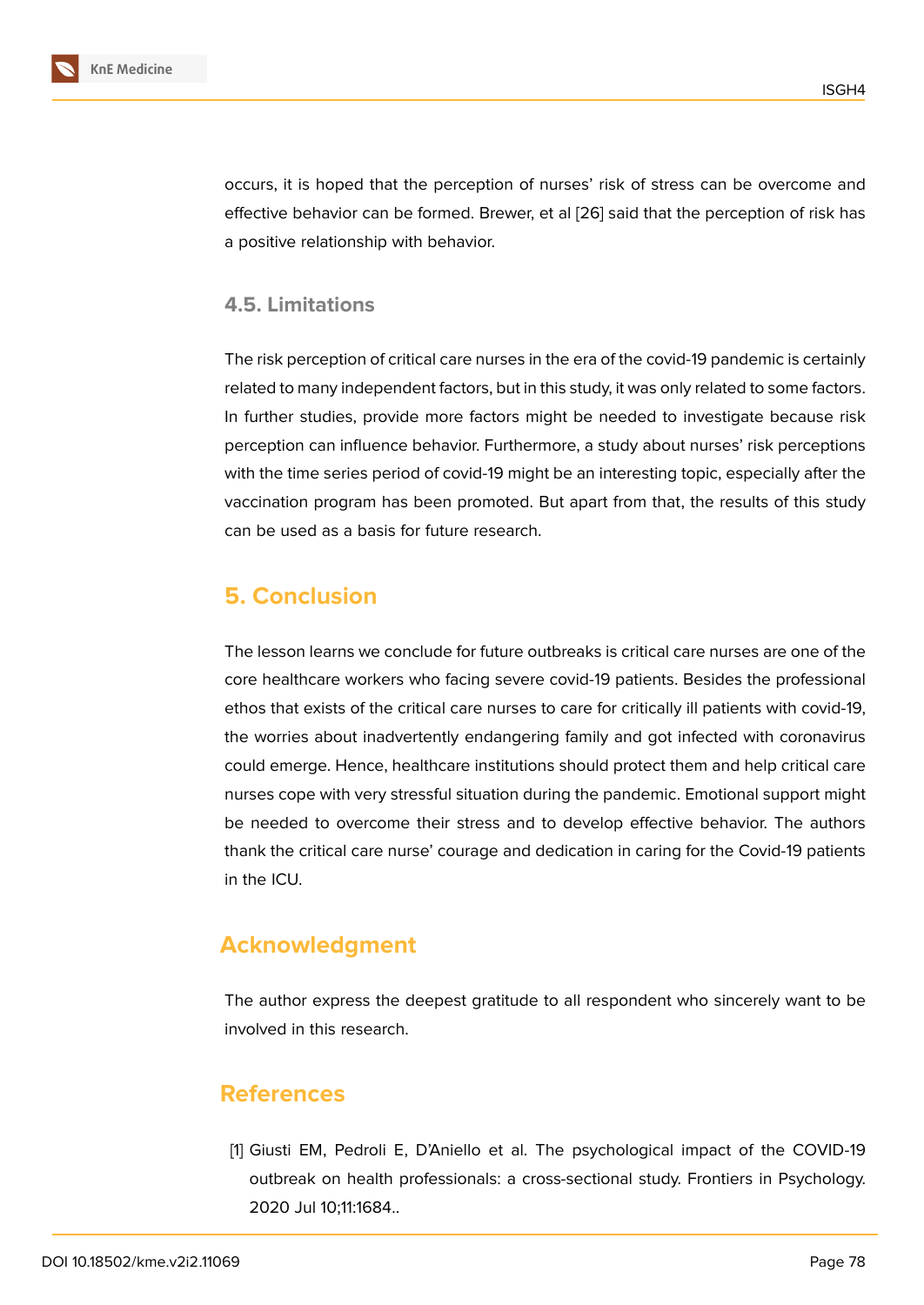

- <span id="page-10-0"></span>[2] Kahar F, Dirawan GD, Samad S, Qomariyah N, Purlinda DE. The Epidemiology of COVID-19, Attitudes and Behaviors of the Community During the Covid Pandemic in Indonesia. structure. 2020;10:8.
- <span id="page-10-1"></span>[3] Phua J, Weng L, Ling L et al. Intensive care management of coronavirus disease 2019 (COVID-19): Challenges and recommendations. The Lancet Respiratory Medicine. 2020;8(5):506–17.
- <span id="page-10-2"></span>[4] Koh D, Lim MK, Chia SE, Ko SM. Risk perception and impact of severe acute respiratory syndrome (SARS) on work and personal lives of healthcare. Medical Care. 2005;43(7):676–82.
- <span id="page-10-3"></span>[5] Jackson D, Anders R, Padula WV, Daly J, Davidson PM. Vulnerability of nurse and physicians with COVID-19: Monitoring and surveillance needed. Journal of Clinical Nursing. 2020;29(19–20):3584–7.
- <span id="page-10-4"></span>[6] Pramana C, Indriana G, Setyopambudi K. Health Workers And Doctors Death During The Covid-19 Pandemic In Indonesia. Internal medicine. 2021;16(5):2.
- <span id="page-10-5"></span>[7] Shen X, Zou X, Zhong X, Yan J, Li L. Psychological stress of ICU nurses in the time of COVID-19. Critical Care. 2020;24(1):1-3
- <span id="page-10-6"></span>[8] Team E. The epidemiological characteristics of an outbreak of 2019 novel coronavirus diseases (COVID-19)—China, 2020. China CDC Weekly. 2020 Feb 21;2(8):113.
- <span id="page-10-7"></span>[9] Saptarini I, Novianti, Rizkianti A et al. Stigma during COVID-19 pandemic among healthcare workers in greater Jakarta metropolitan area: A cross-sectional online study. Health Science Journal of Indonesia. 2021;12(1):6–13.
- <span id="page-10-8"></span>[10] Ramaci T, Barattucci M, Ledda C, Rapisarda V. Social stigma during COVID-19 and its impact on HCWs outcomes. Sustainability. 2020 Jan;12(9):3834.
- <span id="page-10-9"></span>[11] Maunder RG, Lancee WJ, Rourke S et al. Factors associated with the psychological impact of severe acute respiratory syndrome on nurses and other hospital workers in Toronto. Psychosomatic Medicine. 2004;66(6):938–42.
- [12] Schaffer Deroo S, Pudalov NJ, Fu LY. Planning for a COVID-19 vaccination program. Journal of the American Medical Association. 2020;323(24):2458–9.
- <span id="page-10-10"></span>[13] Wise T, Zbozinek TD, Michelini G, Hagan CC, Mobbs D. Changes in risk perception and self-reported protective behaviour during the first week of the COVID-19 pandemic in the United States: COVID-19 risk perception and behavior. Royal Society Open Science. 2020;7(9):200742
- <span id="page-10-11"></span>[14] Paul S. Perception of risk. Science. 1987;(236):280-5.
- [15] Ferrer RA, Klein WMP. Risk perceptions and health behavior. Current Opinion in Psychology. 2015;5:85–9. http://dx.doi.org/10.1016/j.copsyc.2015.03.012